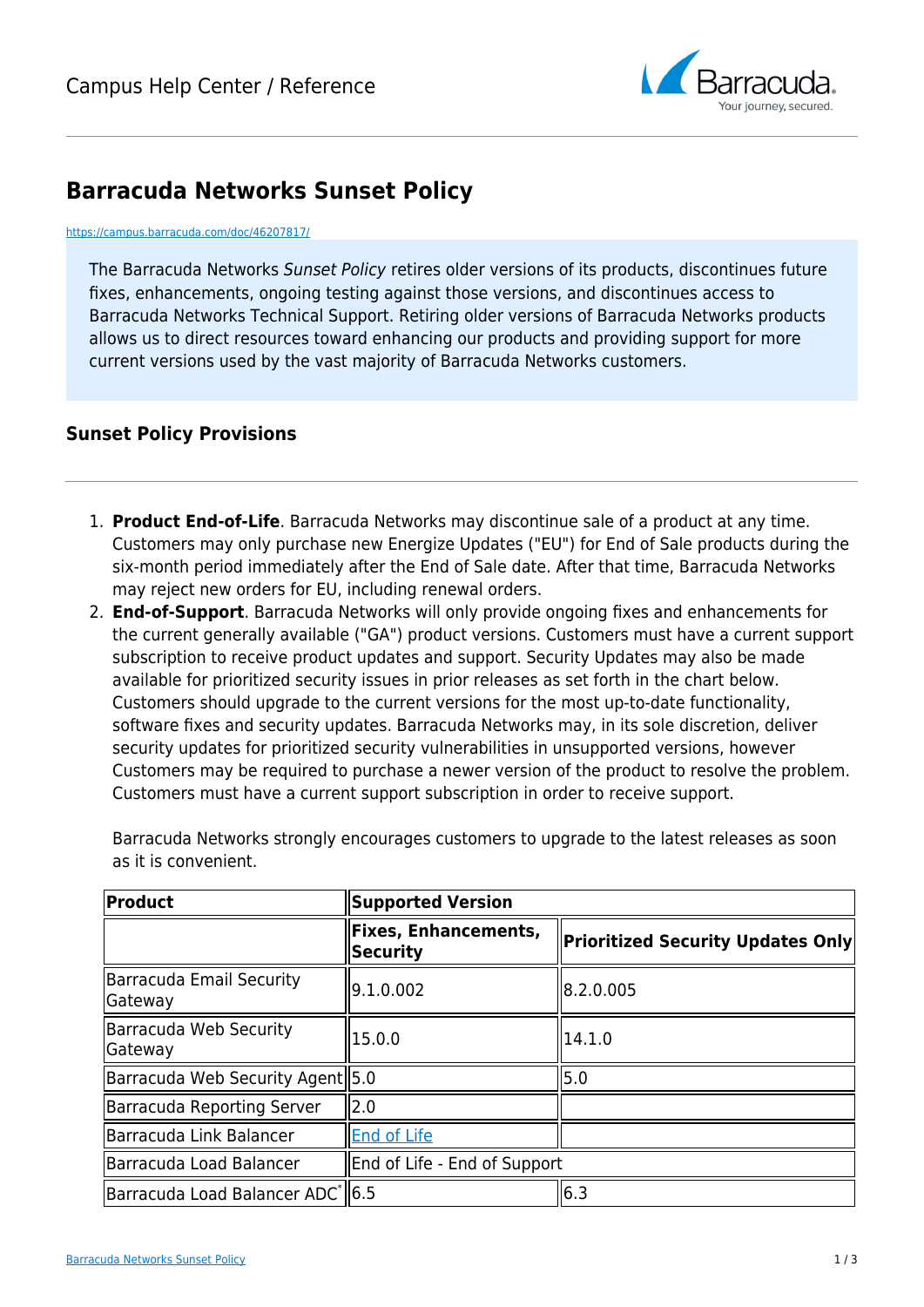

| Barracuda Message Archiver              | 5.2.5                                             | 5.2.3  |
|-----------------------------------------|---------------------------------------------------|--------|
| Barracuda Web Application<br>Firewall   | 10.1.1                                            | 10.0   |
| Barracuda Phone System                  | <b>End of Life - End of Support</b>               |        |
| Barracuda SSL VPN                       | End of Life - End of Support                      |        |
| Barracuda Backup                        | 6.6.01                                            | 6.6.00 |
| Barracuda Control Server                | End of Life - End of Support                      |        |
| Barracuda NextGen Firewall X-<br>Series | <b>End of Support and End of Life Information</b> |        |
| Barracuda CloudGen Firewall             | <b>End-of-Support and End-of-Life Information</b> |        |
| Barracuda ArchiveOne                    | <b>End of Support and End of Life Information</b> |        |
| Barracuda ArchiveOne for<br>Files       | <b>End of Life - End of Support</b>               |        |
| <b>PST Enterprise</b>                   | 5.2                                               | 5.1    |

\* Barracuda Load Balancer ADC SKUs were updated to include a hyphen.